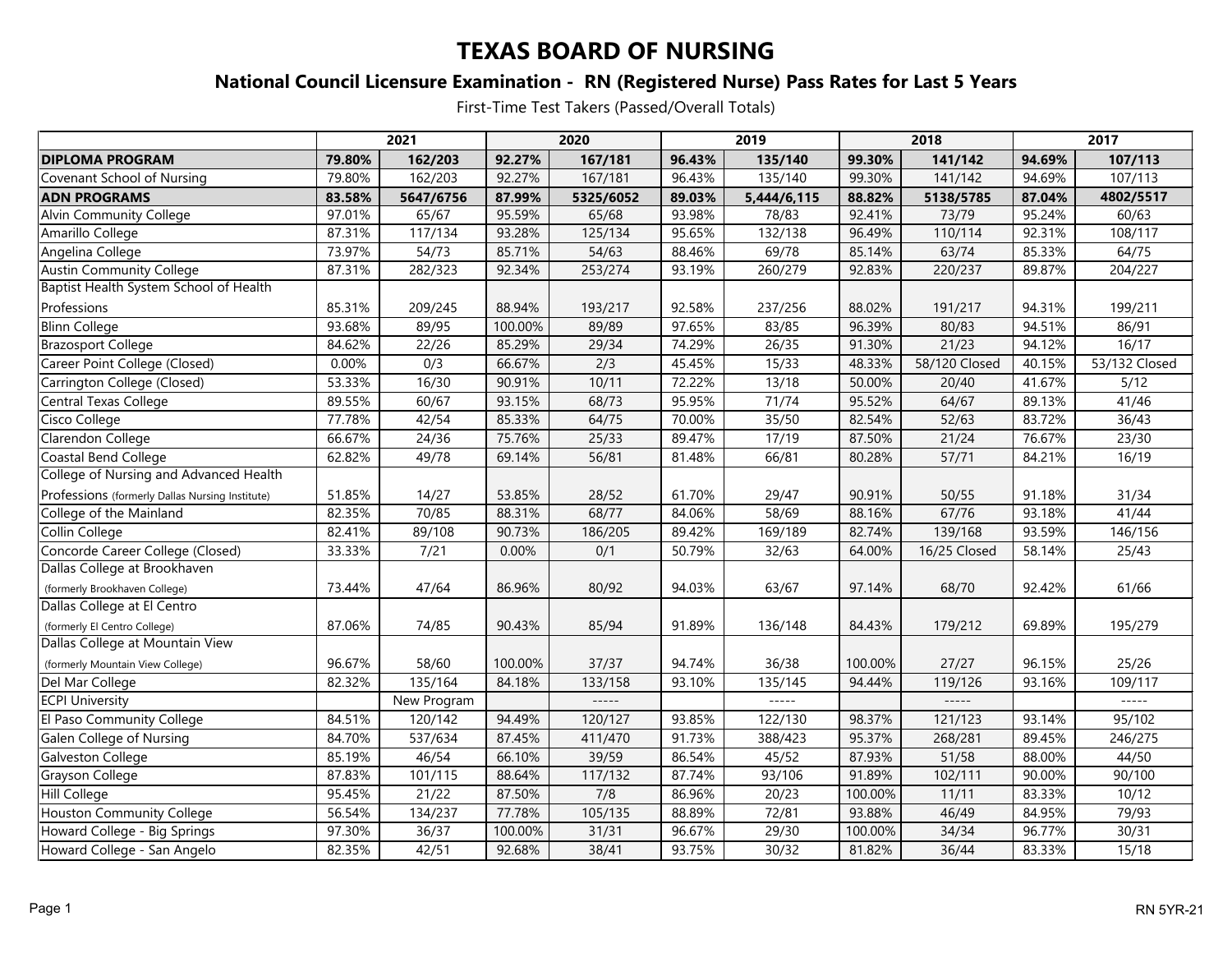### **National Council Licensure Examination - RN (Registered Nurse) Pass Rates for Last 5 Years**

|                                            | 2021    |         | 2020    |               | 2019    |             | 2018    |               | 2017    |             |
|--------------------------------------------|---------|---------|---------|---------------|---------|-------------|---------|---------------|---------|-------------|
| Kilgore College                            | 72.97%  | 54/74   | 72.73%  | 48/66         | 88.14%  | 52/59       | 95.74%  | 45/47         | 88.64%  | 39/44       |
| Lamar State College - Orange               | 85.29%  | 29/34   | 86.36%  | 38/44         | 95.45%  | 42/44       | 92.68%  | 38/41         | 87.50%  | 35/40       |
| Lamar State College - Port Arthur          | 90.91%  | 50/55   | 86.96%  | 40/46         | 100.00% | 37/37       | 94.12%  | 32/34         | 77.77%  | 21/27       |
| Laredo College                             | 97.92%  | 47/48   | 100.00% | 33/33         | 100.00% | 26/26       | 100.00% | 44/44         | 100.00% | 37/37       |
| Lee College                                | 83.33%  | 30/36   | 81.36%  | 48/59         | 88.46%  | 69/78       | 96.67%  | 58/60         | 86.15%  | 56/65       |
| Lone Star - CyFair                         | 89.29%  | 50/56   | 94.44%  | 51/54         | 96.83%  | 61/63       | 93.88%  | 46/49         | 93.94%  | 62/66       |
| Lone Star - Kingwood                       | 90.20%  | 92/102  | 90.32%  | 84/93         | 97.89%  | 93/95       | 94.96%  | 113/119       | 97.30%  | 108/111     |
| Lone Star - Montgomery                     | 95.45%  | 42/44   | 97.92%  | 47/48         | 98.15%  | 53/54       | 94.74%  | 54/57         | 100.00% | 52/52       |
| Lone Star - North Harris                   | 77.85%  | 116/149 | 87.97%  | 117/133       | 94.64%  | 106/112     | 93.22%  | 110/118       | 92.47%  | 86/93       |
| Lone Star - Tomball                        | 86.21%  | 50/58   | 91.49%  | 43/47         | 92.00%  | 46/50       | 97.50%  | 39/40         | 94.59%  | 35/37       |
| McLennan Community College                 | 88.24%  | 45/51   | 87.04%  | 47/54         | 87.72%  | 50/57       | 76.47%  | 78/102        | 77.88%  | 81/104      |
| Midland College                            | 95.00%  | 38/40   | 94.74%  | 54/57         | 89.66%  | 52/58       | 95.38%  | 62/65         | 94.92%  | 56/59       |
| Navarro College                            | 89.53%  | 77/86   | 93.33%  | 84/90         | 88.24%  | 75/85       | 88.51%  | 77/87         | 76.25%  | 61/80       |
| North Central Texas College                | 85.83%  | 85/99   | 89.11%  | 90/101        | 90.76%  | 108/119     | 91.57%  | 76/83         | 84.09%  | 74/88       |
| Northeast Texas Community College          | 88.10%  | 37/42   | 84.93%  | 62/73         | 73.97%  | 54/73       | 85.71%  | 36/42         | 89.19%  | 33/37       |
| Odessa College                             | 87.67%  | 64/73   | 89.86%  | 62/69         | 92.73%  | 51/55       | 88.33%  | 53/60         | 93.18%  | 41/44       |
| Panola College                             | 94.12%  | 32/34   | 84.44%  | 38/45         | 94.59%  | 35/37       | 89.55%  | 60/67         | 98.15%  | 53/54       |
| Paris Junior College                       | 75.00%  | 48/64   | 85.96%  | 49/57         | 84.91%  | 45/53       | 96.08%  | 49/51         | 90.91%  | 20/22       |
| Ranger College                             | 70.45%  | 62/88   | 82.98%  | 39/47         | 77.50%  | 31/40       | 80.00%  | 8/10          | 87.50%  | 14/16       |
| Rio Grande Valley College                  | 91.30%  | 21/23   | 95.83%  | 23/24         |         | New Program |         | New Program   |         | -----       |
| San Antonio College                        | 82.94%  | 175/211 | 88.37%  | 152/172       | 82.78%  | 173/209     | 80.65%  | 150/186       | 82.39%  | 131/159     |
| San Jacinto College - Central              | 90.00%  | 189/210 | 96.92%  | 126/130       | 98.20%  | 109/111     | 94.62%  | 88/93         | 91.24%  | 198/217     |
| San Jacinto College - South                | 90.59%  | 77/85   | 73.17%  | 60/82         | 88.46%  | 69/78       | 89.87%  | 71/79         | 88.33%  | 53/60       |
| South Plains College                       | 64.29%  | 54/84   | 95.52%  | 64/67         | 87.69%  | 57/65       | 88.68%  | 47/53         | 85.71%  | 66/77       |
| South Texas College                        | 81.85%  | 266/325 | 88.51%  | 208/235       | 88.42%  | 229/259     | 81.53%  | 181/222       | 85.90%  | 201/234     |
| Southwest Texas Junior College             | 85.71%  | 36/42   | 92.86%  | 39/42         | 95.12%  | 39/41       | 80.56%  | 29/36         | 91.67%  | 22/24       |
| Southwest University at El Paso            | 64.29%  | 18/28   | 80.77%  | 21/26         | 69.23%  | 9/13        |         | No Candidates |         | New Program |
| St. Philip's College                       | 100.00% | 12/12   | 80.00%  | 4/5           | 75.76%  | 25/33       | 72.00%  | 18/25         | 62.50%  | 5/8         |
| <b>Tarrant County College</b>              | 85.44%  | 264/309 | 86.99%  | 214/246       | 87.29%  | 254/291     | 87.82%  | 238/271       | 88.15%  | 238/270     |
| Temple College                             | 89.90%  | 89/99   | 94.29%  | 66/70         | 92.63%  | 88/95       | 96.55%  | 56/58         | 91.30%  | 63/69       |
| Texarkana College                          | 93.15%  | 68/73   | 87.88%  | 58/66         | 85.88%  | 73/85       | 91.89%  | 68/74         | 92.96%  | 66/71       |
| <b>Texas Southmost College</b>             | 90.00%  | 9/10    |         | No Candidates |         | New Program |         | $- - - - -$   |         | -----       |
| Texas State Technical College - Harlingen  | 84.38%  | 27/32   | 89.47%  | 34/38         | 58.82%  | 10/17       | 86.21%  | 25/29         |         | New Program |
| Texas State Technical College - West Texas | 78.00%  | 78/100  | 73.26%  | 63/86         | 76.62%  | 59/77       | 80.82%  | 59/73         | 93.06%  | 67/72       |
| The College of Health Care Professions     | 69.77%  | 30/43   | 57.14%  | 20/35         | 65.52%  | 19/29       | 95.00%  | 19/20         | 67.74%  | 21/31       |
| Trinity Valley Community College           | 90.43%  | 104/115 | 88.12%  | 89/101        | 89.89%  | 80/89       | 90.32%  | 84/93         | 84.40%  | 92/109      |
| Tyler Junior College                       | 94.12%  | 208/221 | 95.52%  | 128/134       | 91.11%  | 164/180     | 93.24%  | 207/222       | 96.00%  | 96/100      |
| Vernon College                             | 81.18%  | 69/85   | 89.11%  | 90/101        | 86.42%  | 70/81       | 87.78%  | 79/90         | 93.41%  | 85/91       |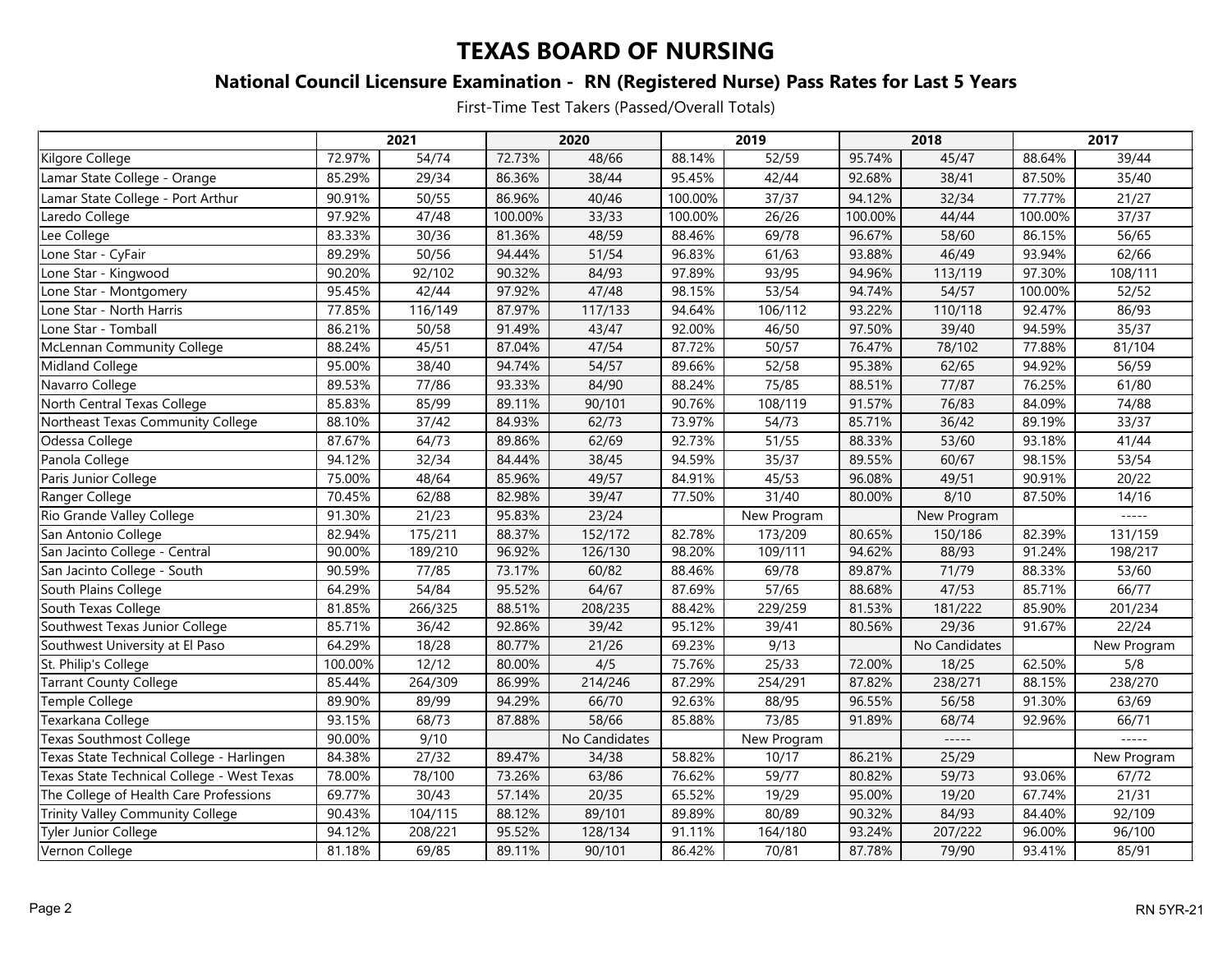### **National Council Licensure Examination - RN (Registered Nurse) Pass Rates for Last 5 Years**

|                                              | 2021    |               | 2020    |               | 2019    |               | 2018    |               | 2017    |               |
|----------------------------------------------|---------|---------------|---------|---------------|---------|---------------|---------|---------------|---------|---------------|
| Victoria College                             | 97.06%  | 66/68         | 89.77%  | 79/88         | 93.75%  | 75/80         | 90.00%  | 90/100        | 91.95%  | 80/87         |
| <b>Weatherford College</b>                   | 83.85%  | 135/161       | 89.68%  | 138/155       | 91.57%  | 152/166       | 95.20%  | 119/125       | 89.66%  | 104/116       |
| <b>Wharton County Junior College</b>         | 88.00%  | 44/50         | 100.00% | 56/56         | 91.67%  | 44/48         | 90.70%  | 39/43         | 97.62%  | 41/42         |
| <b>BSN PROGRAMS</b>                          | 89.34%  | 7433/8320     | 93.53%  | 6492/6941     | 94.39%  | 6,271/6,644   | 93.87%  | 6106/6505     | 87.04%  | 4802/5517     |
| Abilene Christian University                 | 81.25%  | 52/64         | 89.39%  | 59/66         | 96.08%  | 49/51         | 91.49%  | 43/47         | 90.91%  | 40/44         |
| Angelo State University                      | 84.81%  | 67/79         | 91.89%  | 68/74         | 95.16%  | 59/62         | 95.16%  | 59/62         | 87.50%  | 56/64         |
| Arizona College of Nursing                   | 92.86%  | 13/14         |         | No Candidates |         | No Candidates |         | New Program   |         | $- - - - -$   |
| Aspen University                             |         | No Candidates |         | New Program   |         | -----         |         |               |         | -----         |
| <b>Baylor University</b>                     | 90.97%  | 272/299       | 94.55%  | 260/275       | 93.44%  | 242/259       | 93.80%  | 227/242       | 97.56%  | 200/205       |
| Chamberlain College of Nursing<br>- Houston  | 91.67%  | 88/96         | 95.65%  | 22/23         | 88.46%  | 115/130       | 87.13%  | 88/101        | 80.30%  | 106/132       |
| Chamberlain College of Nursing - Irving      | 87.63%  | 85/97         | 85.54%  | 71/83         | 84.15%  | 69/82         | 94.74%  | 18/19         |         | New Program   |
| Chamberlain College of Nursing - Pearland    | 89.51%  | 128/143       | 93.48%  | 86/92         | 89.66%  | 78/87         | 91.67%  | 66/72         | 94.44%  | 34/36         |
| Chamberlain College of Nursing - San Antonio |         | No Candidates |         | No Candidates |         | New Program   |         | $- - - - -$   |         | $- - - - -$   |
| Concordia University Texas                   | 87.13%  | 237/272       | 95.24%  | 160/168       | 100.00% | 84/84         | 97.44%  | 38/39         | 100.00% | 38/38         |
| East Texas Baptist University                | 82.05%  | 32/39         | 90.00%  | 27/30         | 100.00% | 18/18         | 100.00% | 14/14         | 100.00% | 17/17         |
| Galen College of Nursing                     | 80.91%  | 89/110        | 87.80%  | 36/41         |         | No Candidates |         | No Candidates |         | No Candidates |
| <b>Hallmark University</b>                   | 98.04%  | 50/51         |         | No Candidates |         | No Candidates |         | New Program   |         | $- - - - -$   |
| Houston Baptist University                   | 61.70%  | 87/141        | 83.17%  | 84/101        | 86.84%  | 66/76         | 90.48%  | 76/84         | 89.66%  | 52/58         |
| Howard Payne University                      | 20.00%  | 1/5           |         | No Candidates |         | No Candidates |         | New Program   |         | -----         |
| Lamar University                             | 89.78%  | 123/137       | 88.33%  | 106/120       | 90.38%  | 94/104        | 95.49%  | 127/133       | 92.31%  | 108/117       |
| LeTourneau University                        | 100.00% | 22/22         | 92.86%  | 13/14         | 100.00% | 19/19         | 100.00% | 12/12         | 100.00% | 16/16         |
| Midwestern State University                  | 87.29%  | 103/118       | 88.98%  | 105/118       | 87.67%  | 128/146       | 72.88%  | 86/118        | 87.59%  | 127/145       |
| National American University (Closed)        | 25.00%  | 3/12          | 78.57%  | 11/14         | 75.00%  | 6/8           | 83.33%  | 5/6           |         | No Candidates |
| Patty Hanks Shelton School of Nursing        | 84.21%  | 16/19         | 100.00% | 17/17         | 90.91%  | 10/11         | 93.55%  | 29/31         | 92.00%  | 23/25         |
| Prairie View A&M University                  | 83.93%  | 94/112        | 89.41%  | 76/85         | 92.17%  | 106/115       | 84.00%  | 84/100        | 76.98%  | 97/126        |
| Sam Houston State University                 | 94.70%  | 125/132       | 99.09%  | 109/110       | 96.36%  | 106/110       | 95.70%  | 89/93         | 92.13%  | 82/89         |
| <b>Schreiner University</b>                  | 75.00%  | 6/8           | 100.00% | 10/10         |         | No Candidates |         | New Program   |         | -----         |
| South University                             | 83.87%  | 26/31         | 87.18%  | 34/39         | 95.83%  | 23/24         | 89.47%  | 17/19         | 81.82%  | 9/11          |
| Southwestern Adventist University            | 84.91%  | 45/53         | 88.24%  | 30/34         | 87.18%  | 34/39         | 88.00%  | 44/50         | 88.24%  | 30/34         |
| Stephen F. Austin State University           | 97.28%  | 143/147       | 97.30%  | 108/111       | 96.83%  | 122/126       | 97.25%  | 106/109       | 96.58%  | 113/117       |
| <b>Sul Ross University</b>                   |         | No Candidates |         | New Program   |         | -----         |         | $- - - - -$   |         | $- - - - -$   |
| Tarleton State University                    | 78.42%  | 149/190       | 89.19%  | 165/185       | 83.70%  | 154/184       | 84.52%  | 142/168       | 76.92%  | 130/169       |
| Texas A&M University HSC College of Nursing  | 98.15%  | 159/162       | 99.26%  | 134/135       | 99.28%  | 137/138       | 100.00% | 114/114       | 97.84%  | 136/139       |
| Texas A&M International University           | 86.14%  | 87/101        | 97.06%  | 66/68         | 95.83%  | 46/48         | 93.48%  | 86/92         | 94.37%  | 67/71         |
| Texas A&M University Commerce                | 93.62%  | 44/47         | 93.55%  | 29/31         | 96.30%  | 26/27         | 96.30%  | 52/54         | 92.00%  | 23/25         |
| Texas A&M University - Corpus Christi        | 76.08%  | 229/301       | 84.19%  | 213/253       | 92.80%  | 245/264       | 96.88%  | 217/224       | 91.26%  | 188/206       |
| Texas A&M University - Texarkana             | 100.00% | 9/9           | 100.00% | 10/10         | 100.00% | 7/7           |         | No Candidates |         | New Program   |
| <b>Texas Christian University</b>            | 93.26%  | 180/193       | 95.16%  | 177/186       | 96.22%  | 178/185       | 96.43%  | 189/196       | 96.73%  | 148/153       |